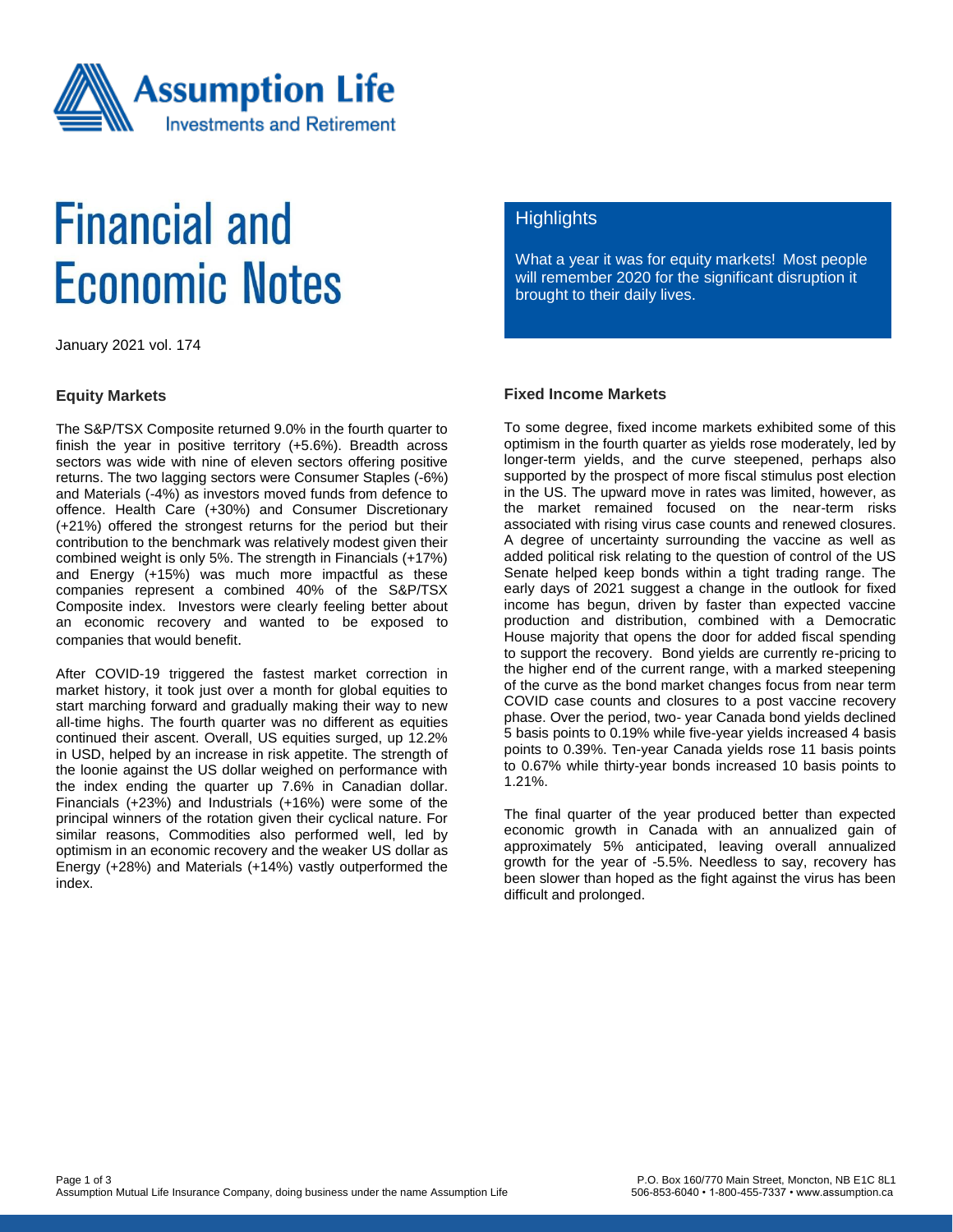

# **Financial and Economic Notes**

# **Assumption Life Investment Funds**

Applicable for Registered Pension Plan clients only

### **Gross returns as of December 31, 2020**

| <b>FUNDS</b>                                     | 1 MTH<br>%       | <b>YTD</b><br>%   | 1 year<br>% | 2 years<br>%     | 3 years<br>% | 4 years<br>%     | 5 years<br>%     |  |  |  |  |
|--------------------------------------------------|------------------|-------------------|-------------|------------------|--------------|------------------|------------------|--|--|--|--|
| <b>ASSUMPTION / LOUISBOURG FUNDS</b>             |                  |                   |             |                  |              |                  |                  |  |  |  |  |
| <b>Balanced Fund - RPP</b>                       | 1.6              | 8.0               | 8.0         | 11.1             | 6.0          | 6.4              | 6.8              |  |  |  |  |
| Multi-Index                                      | 1.3              | 9.0               | 9.0         | 11.9             | 7.0          | 7.1              | $\overline{7.2}$ |  |  |  |  |
| <b>Canadian Dividend Fund</b>                    | 1.7              | 1.9               | 1.9         | 11.5             | 3.2          | 4.6              | 8.6              |  |  |  |  |
| S&P / TSX Index                                  | 1.7              | 5.6               | 5.6         | 13.9             | 5.7          | 6.6              | 9.3              |  |  |  |  |
| U.S. Equity Fund (\$CAN)                         | 0.9              | 16.8              | 16.8        | 21.4             | 13.2         | 12.5             | 11.8             |  |  |  |  |
| S&P 500 Index (\$ CAN)                           | 2.1              | 16.3              | 16.3        | 20.5             | 14.8         | 14.6             | 13.2             |  |  |  |  |
| <b>Money Market Fund</b>                         | 0.0              | 0.7               | 0.7         | 1.2              | 1.3          | 1.1              | 1.0              |  |  |  |  |
| SCM 91 Day T-Bills                               | 0.0              | 0.9               | 0.9         | 1.3              | 1.3          | 1.1              | 1.0              |  |  |  |  |
| <b>Fixed Income Fund</b>                         | 0.4              | 7.2               | 7.2         | 6.8              | 4.9          | 4.5              | 4.0              |  |  |  |  |
| <b>SCM Universe Bond Index</b>                   | 0.4              | 8.7               | 8.7         | 7.8              | 5.6          | 4.8              | 4.2              |  |  |  |  |
| <b>Growth Portfolio</b>                          | 2.4              | 9.9               | 9.9         | 15.2             | 7.3          | 8.1              | 9.2              |  |  |  |  |
| Multi-Index                                      | 2.0              | 8.1               | 8.1         | 14.5             | 7.4          | 8.3              | 9.2              |  |  |  |  |
| <b>Balanced Growth Portfolio</b>                 | 2.0              | 8.7               | 8.7         | 12.9             | 6.4          | 7.1              | 7.7              |  |  |  |  |
| Multi-Index                                      | 1.6              | 8.3               | 8.3         | 12.9             | 7.0          | 7.5              | 8.1              |  |  |  |  |
| <b>Balanced Portfolio</b>                        | 1.8              | 7.8               | 7.8         | 10.4             | 5.5          | $\overline{5.9}$ | 6.4              |  |  |  |  |
| Multi-Index                                      | 1.2              | 8.5               | 8.5         | 11.2             | 6.6          | 6.6              | 6.8              |  |  |  |  |
| <b>Conservative Portfolio</b>                    | 1.4              | 5.7               | 5.7         | 7.0              | 3.7          | 4.2              | 4.5              |  |  |  |  |
| Multi-Index                                      | 0.8              | 8.6               | 8.6         | 9.4              | 6.0          | 5.7              | 5.4              |  |  |  |  |
| <b>Canadian Small Capitalization Equity Fund</b> | $\overline{7.3}$ | 15.8              | 15.8        | 15.9             | 1.3          | 0.9              | 8.2              |  |  |  |  |
| BMO NB Small Cap Weighted Index                  | $\overline{5.8}$ | 12.9              | 12.9        | 14.3             | 2.3          | 2.4              | 8.8              |  |  |  |  |
| <b>SmartSeries Income Fund</b>                   | 1.5              | 6.1               | 6.1         | 8.0              | n/a          | n/a              | n/a              |  |  |  |  |
| Multi-Index                                      | 0.9              | 9.5               | 9.5         | 10.2             | n/a          | n/a              | n/a              |  |  |  |  |
| <b>SmartSeries 2020 Fund</b>                     | 1.6              | 6.0               | 6.0         | 10.1             | n/a          | n/a              | n/a              |  |  |  |  |
| Multi-Index                                      | $\overline{1.2}$ | 9.4               | 9.4         | 11.9             | n/a          | n/a              | n/a              |  |  |  |  |
| <b>SmartSeries 2025 Fund</b>                     | 1.7              | 6.4               | 6.4         | 10.9             | n/a          | n/a              | n/a              |  |  |  |  |
| Multi-Index                                      | 1.4              | 9.9               | 9.9         | 12.6             | n/a          | n/a              | n/a              |  |  |  |  |
| <b>SmartSeries 2030 Fund</b>                     | 1.8              | 6.4               | 6.4         | 11.6             | n/a          | n/a              | n/a              |  |  |  |  |
| Multi-Index                                      | 1.5              | 9.8               | 9.8         | 13.3             | n/a          | n/a              | n/a              |  |  |  |  |
| <b>SmartSeries 2035 Fund</b>                     | 1.9              | 6.6               | 6.6         | 12.4             | n/a          | n/a              | n/a              |  |  |  |  |
| Multi-Index                                      | $\overline{1.7}$ | 10.1              | 10.1        | 14.2             | n/a          | n/a              | n/a              |  |  |  |  |
| <b>SmartSeries 2040 Fund</b>                     | $\overline{1.9}$ | 6.6               | 6.6         | 13.3             | n/a          | n/a              | n/a              |  |  |  |  |
| Multi-Index                                      | 1.8              | 10.3              | 10.3        | 14.7             | n/a          | n/a              | n/a              |  |  |  |  |
| <b>SmartSeries 2045 Fund</b>                     | 2.0              | 6.6               | 6.6         | 13.7             | n/a          | n/a              | n/a              |  |  |  |  |
| Multi-Index                                      | 1.9              | $\overline{10.4}$ | 10.4        | 15.1             | n/a          | n/a              | n/a              |  |  |  |  |
| <b>SmartSeries 2050 Fund</b>                     | 2.0              | 6.3               | 6.3         | 13.6             | n/a          | n/a              | n/a              |  |  |  |  |
| Multi-Index                                      | 2.0              | 10.4              | 10.4        | 15.5             | n/a          | n/a              | n/a              |  |  |  |  |
| <b>SmartSeries 2055 Fund</b>                     | 2.0              | 6.2               | 6.2         | 13.7             | n/a          | n/a              | n/a              |  |  |  |  |
| Multi-Index                                      | 2.1              | 10.5              | 10.5        | 15.6             | n/a          | n/a              | n/a              |  |  |  |  |
| <b>Momentum Fund</b>                             | 5.2              | 35.6              | 35.6        | 32.8             | 15.8         | 13.2             | 18.3             |  |  |  |  |
| S&P / TSX Index                                  | 1.7              | 5.6               | 5.6         | 13.9             | 5.7          | 6.6              | 9.3              |  |  |  |  |
| <b>Preferred Share Fund</b>                      | 5.1              | 4.7               | 4.7         | $\overline{1.9}$ | n/a          | n/a              | n/a              |  |  |  |  |
| S&P/TSX Preferred Share (TXPR) Index             | 2.4              | 6.2               | 6.2         | 4.8              | n/a          | n/a              | n/a              |  |  |  |  |